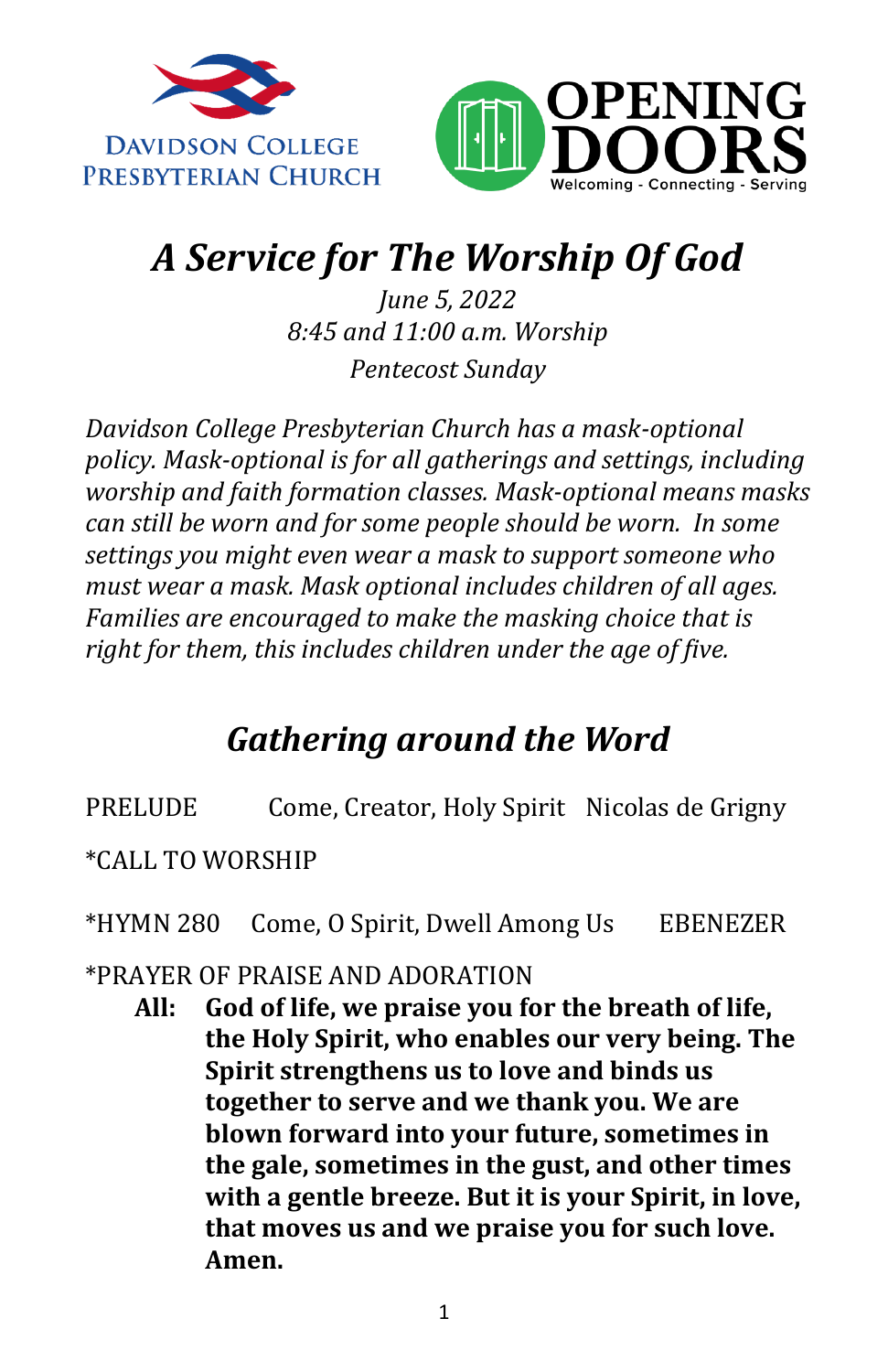\*RESPONSE OF PRAISE

O Day of Joy and Wonder ELLACOMBE

**All sing:**

**O day of joy and wonder! Christ's promise now fulfilled: the coming of the Spirit that holy love has willed. Our Lord in human body to mortal eye is lost, yet comes in flame upon us at blessed Pentecost.**

\*PASSING OF THE PEACE

- One: The Spirit says relax. All is well with God. And if all is well with God, then we are able to turn to neighbors in peace. The peace of our Lord Jesus Christ be with you.
- **All: And also with you.**

WELCOME AND ANNOUNCEMENTS

MINUTE FOR MISSION Pentecost Offering

### *Hearing the Word*

PRAYER FOR ILLUMINATION

**All sing: Come, O Holy Spirit, come; Come, almighty Spirit, come; Come, come, come.**

TIME WITH THE CHILDREN (11:00) Recognition of 2022 graduates.

SERMON Seeing Things Peter Henry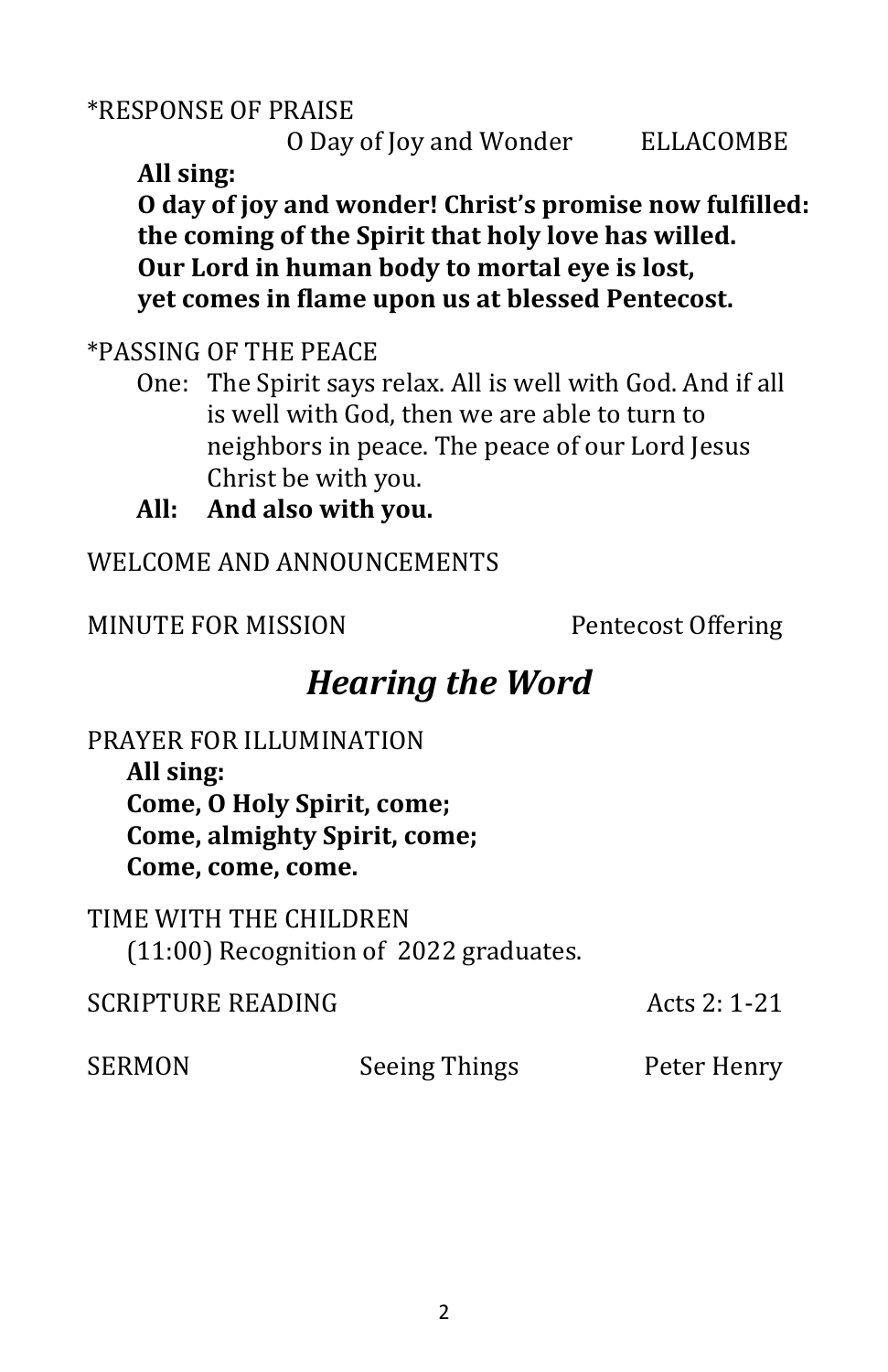### *Responding to the Word*

#### (11:00) SACRAMENT OF BAPTISM Presentation

Affirmation of Faith- Apostles' Creed

**All: I believe in God, the Father almighty, creator of heaven and earth. I believe in Jesus Christ, God's only Son, our Lord, who was conceived by the Holy Spirit, born of the Virgin Mary, suffered under Pontius Pilate, was crucified, died, and was buried; he descended to the dead. On the third day he rose again; he ascended into heaven, he is seated at the right hand of the Father, and he will come to judge the living and the dead. I believe in the Holy Spirit, the holy catholic church, the communion of saints, the forgiveness of sins, the resurrection of the body, and the life everlasting. Amen.**

Prayer over the Water

One: The Lord be with you.

**All: And also with you…**

Baptism

\*HYMN 286 Breathe on Me, Breath of God TRENTHAM

#### THE SACRAMENT OF COMMUNION

Invitation

#### Prayer of Thanksgiving

**All: Our Father, who art in heaven, hallowed be thy name. Thy kingdom come, thy will be done, on earth as it is in heaven. Give us this day our daily bread, and forgive us our debts as we forgive our debtors. And lead us not into temptation, but deliver us from evil. For thine is the kingdom, and the power, and the glory forever. Amen.**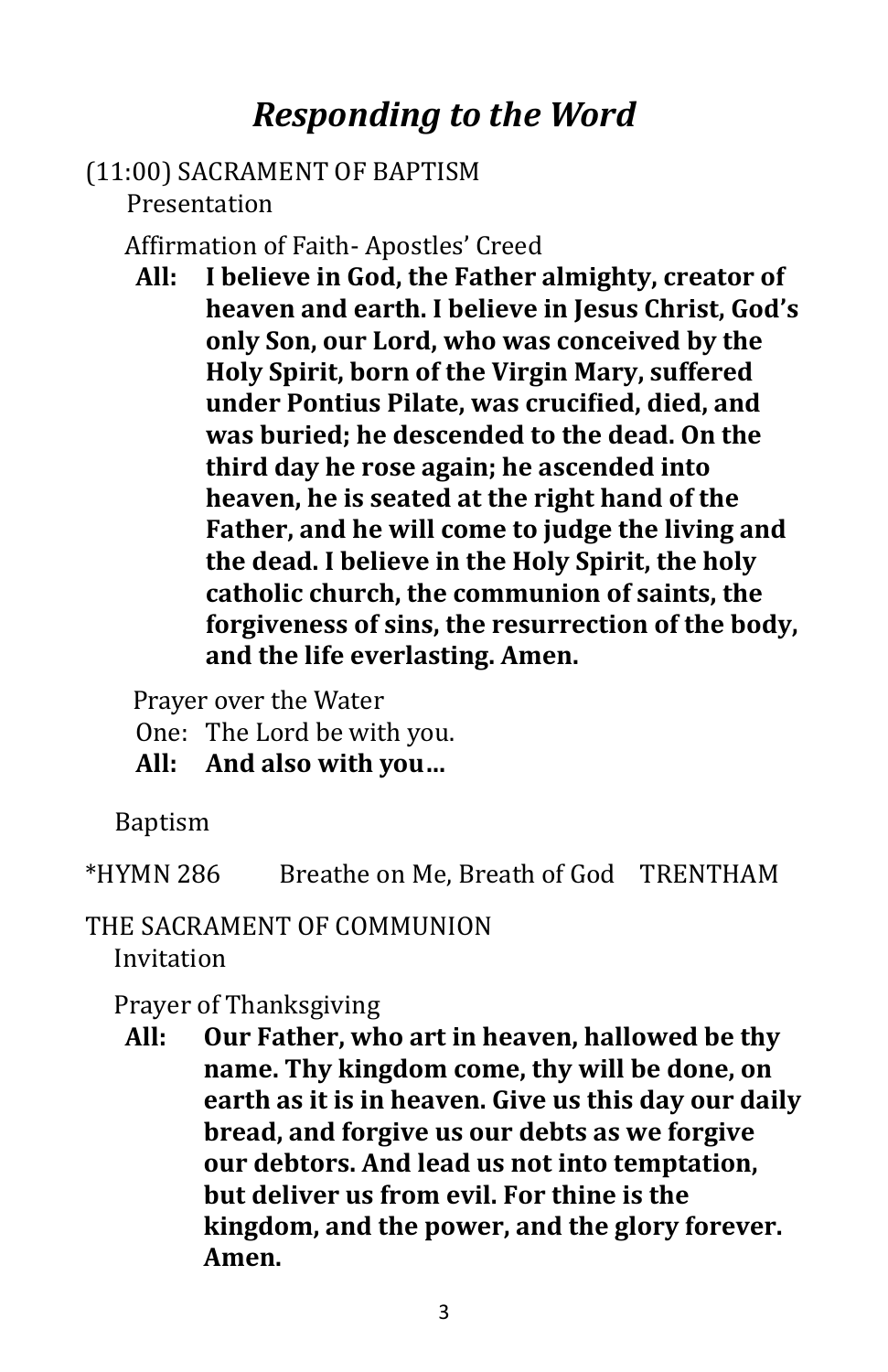Sharing of the Bread and Cup

*Today we will receive communion in the pews. Elders and deacons will bring the trays of bread and the trays of juice to you, row by row, starting with the people on the center aisle. You are invited to take a piece of bread or a cup of juice and then pass the try to the people seated next to you. Our juice is non-alcoholic and there is a gluten-free option that will be identified by the worship leaders. If you cannot come forward but wish to receive communion, there will be a pastor who will come to you. He or she will be standing near the front, looking for a wave from worshipers desiring to remain seated.* Music During Communion (8:45) I'm Gonna Sing arr. William Farley Smith I'm gonna sing when the Spirit says sing, I'm gonna sing when the Spirit says sing, I'm gonna sing when the Spirit says sing, and obey the Spirit of the Lord. I'm gonna pray. I'm gonna cry.

I'm gonna shout.

(11:00) Come Holy Spirit Heavenly Dove Jody Lindh Come, Holy Spirit, Heav'nly Dove, With all Thy quick'ning pow'rs; Kindle a flame of sacred love In these cold hearts of ours. See how we trifle here below, fond of our earthly toys; Our souls, how heavily they go, to reach eternal joys. In vain we tune our formal songs, In vain we strive to rise; Hosannas languish on our tongues, And our devotion dies. Come, Holy Spirit, Heav'nly Dove, With all Thy quick'ning pow'rs; Come, shed abroad a Savior's love, And that shall kindle ours.

Prayer after Communion

## *Bearing and following the Word into the World*

\*HYMN 66 Every Time I Feel the Spirit PENTECOST

(11:00)INTRODUCTION OF NEW MEMBERS

\* BENEDICTION Spirit of the Seven Directions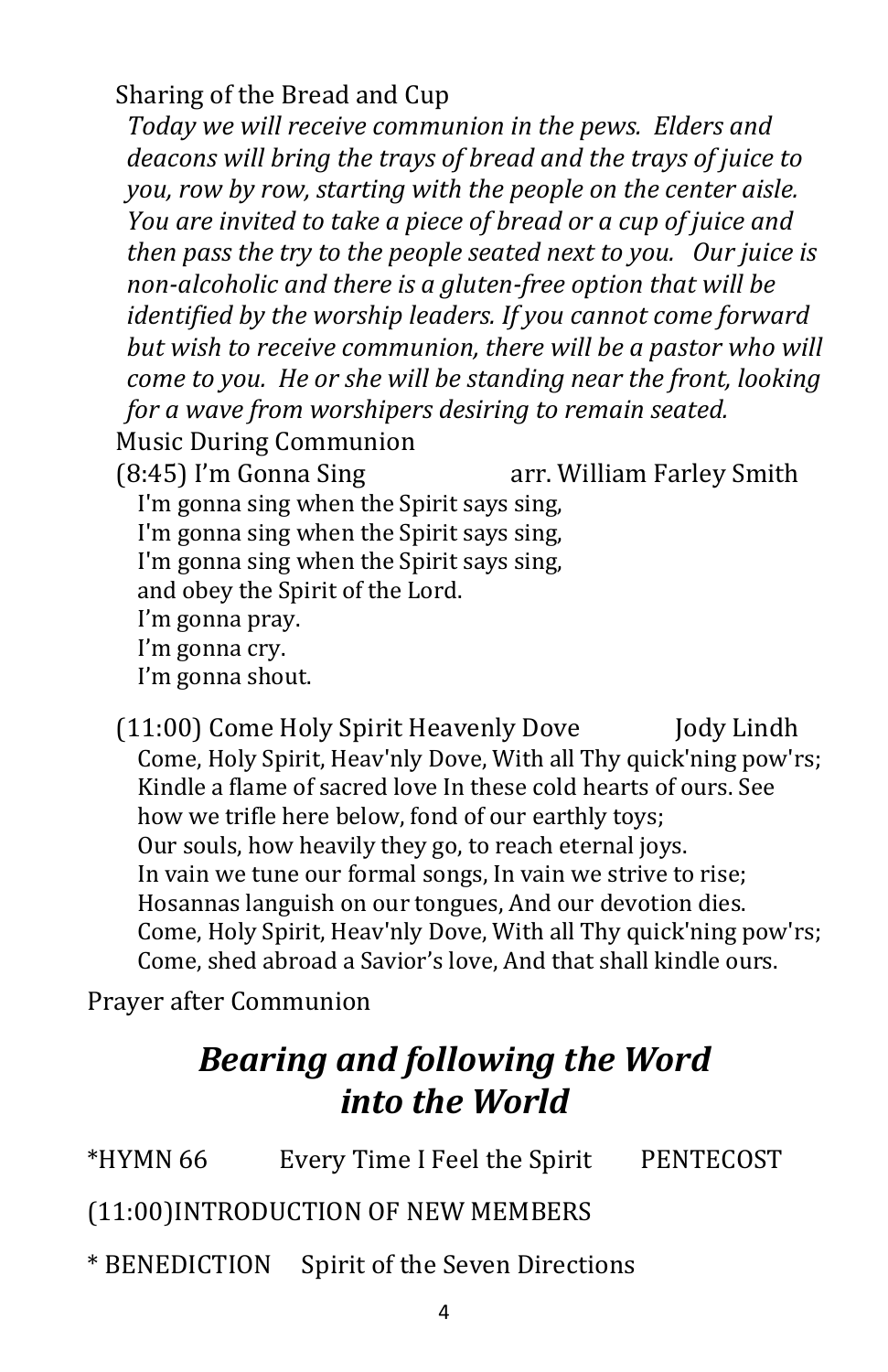*Please join our 2022 high school graduates and their families, as well as our new members, for a cake and lemonade reception out in front of the sanctuary.*

**Leading and Assisting in Worship:** Peter Henry, preacher; John Ryan (8:30 and 11:00), Robert Alexander (11:00), Harriet Regen liturgist; Sarah Allred, David Brinson, music.

**Today's Baptisms** DCPC is thankful to celebrate the sacrament of baptism today as Barrett Britt and Mathew Harms make their public profession of faith and are baptized at the 11:00 service of worship.

**Celebrating Graduates** Members and friends of DCPC are completing educational journeys in a variety of places. Today at the 11:00 service we offer special thanks for all of them. **High School Graduates:**

**Ethan Bentley** (Cannon School), **Emily Burhans** (Hough High), **Mary Kate Frisbie** (Hough High), **Abby Guise**  (Community School of Davidson), **Alexander Hazel** (N. Mecklenburg High School), **Marnie Howiler** (Hough High), **Jordyn Kelly** (Lake Norman High) **Andrew Kryshtalowych**  (Hough High), **Mark Muchane** (NC School of Science and Mathematics), **Paige Oldenburg** (Bandy's High School), **Molly Osman** (Community School of Davidson), **Tess Palmer** (Lake Norman Charter),**Brady Rehkop** (Hough High),**Andersen Schubert** (Pine Lake Preparatory).

**Welcoming New Members** On May 1 the Session of DCPC welcomed 19 new members into the life of our congregation. At the end of each service today new members in attendance will be invited to the front of the worship space before the benediction and you are invited to greet them after worship. These new members are: Barrett Britt, David & Courtney Clem, Dwight Gentry, Mathew Harms , Don & Sheryl Herrema, John & Becky Howard, Peggy Lesley, Mariette Levert, Gracie McBride, Kathy McManus, Mike & Jeanette O'Neill, David & Una Thomson, and Jessika Tucker.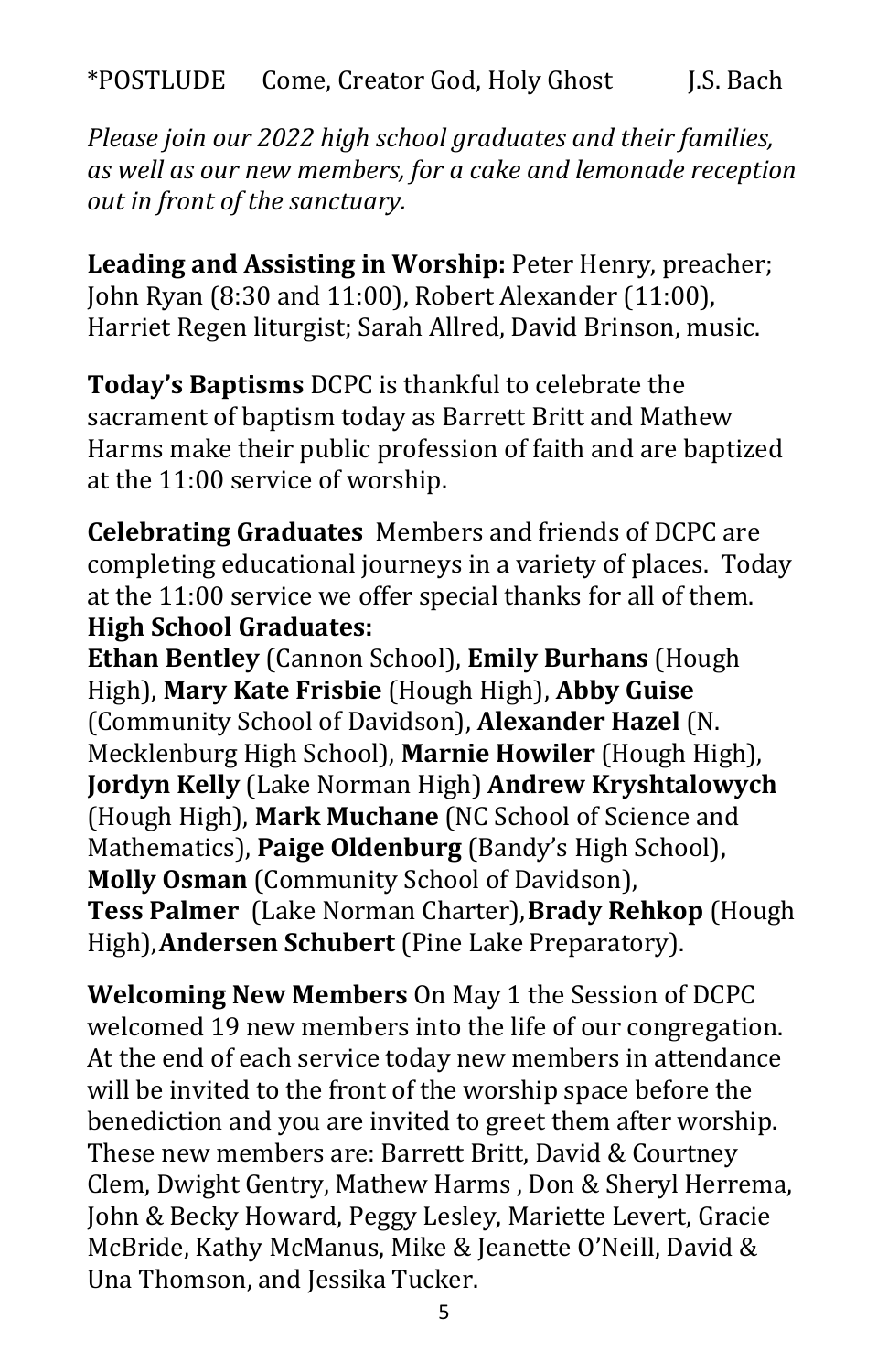**Welcoming New Members** Today at the 9:45 service we welcome Ruthie Reddick as an adult member of the church. Ruthie was part of our 2022 confirmation class but was unable to be in attendance on Confirmation Sunday.

**Prayers for Opening Doors** On May 1 members and friends of DCPC brought forward in worship their prayers for the ministries of Opening Doors, our capital campaign of welcoming, connecting and serving. Each Sunday, we will list three of those prayers in the bulletin and we invite you to lift up those prayers at some point during worship today. This week's prayers are:

- Success for our capital campaign's ministries and projects.
- For all the men and women that serve in the military.
- For our children and grandchildren that they may grow to know and love the Lord.

# *Life at DCPC*

## *Worshiping*

#### **Please let us know you are watching the service today.** Please go to the QR code at each entrance, the bulletin or sign the fellowship pad. If our You Tube or Facebook live streams

are not working, you can always listen to the 11:00 service at [WDAV.org](https://www.wdav.org/) (89.9) while you wait for us to fix the feed.

**The rose in front of the sanctuary** Congratulations to Chris and Lauren Clunie on the birth of their daughter, Sienna Carter Clunie born May 26.

**After the Amen** Throughout the summer, the preacher for each Sunday will be on the Gwen Appleyard Patio from 12:00 – 1:00 for a discussion of that day's sermon. Come each week or one time. Come with questions or reflections or listen to others enjoin the biblical text and sermon for the day. And by all means, bring coffee or lunch. We'll be in the Parlor if it is raining. Starts June 12.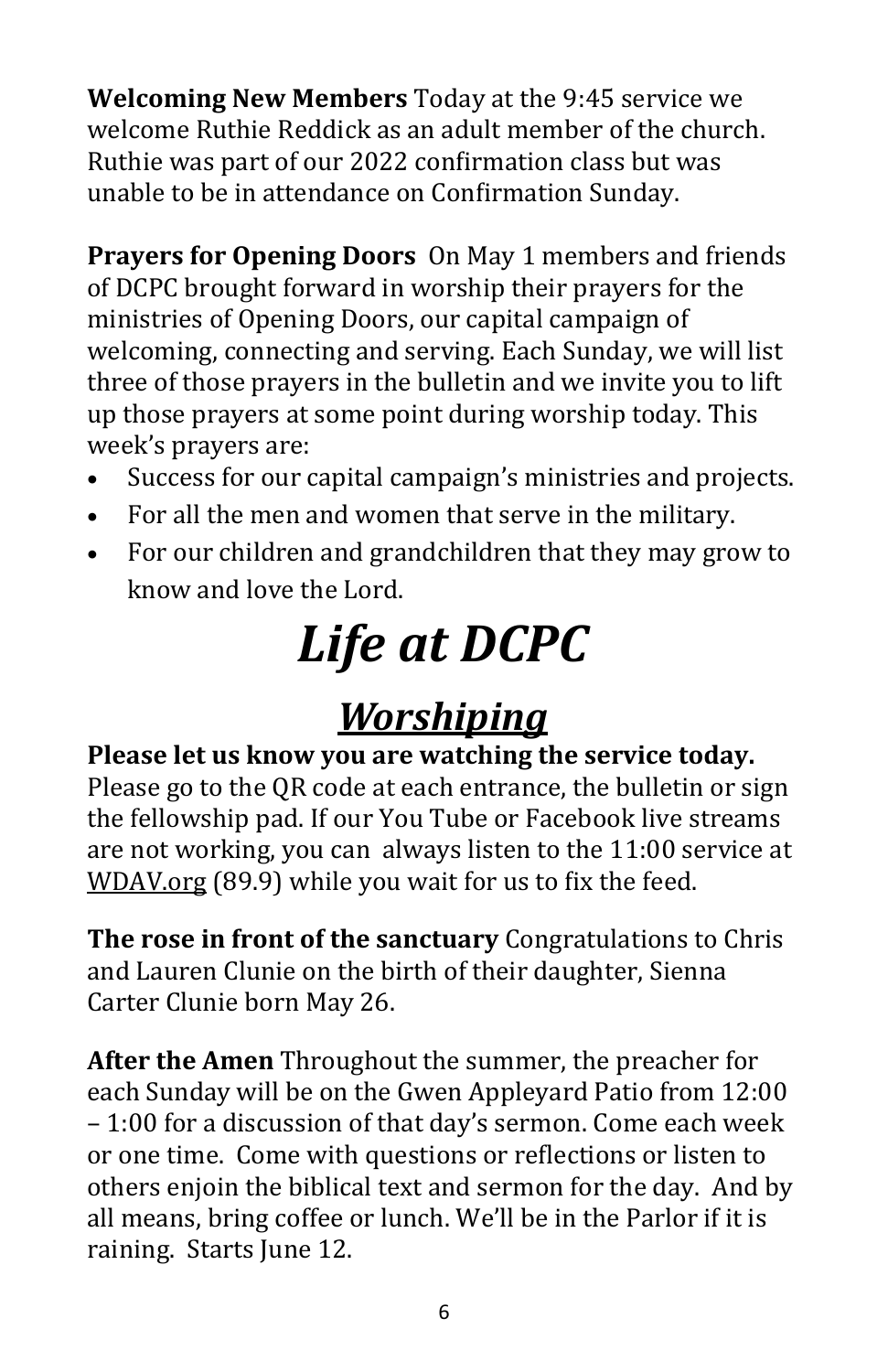**Children are always welcome in worship.** Children's worship bags and bulletins are available at the entrance.

**Childcare** for infants through kindergarten is available in room 14 weekly from 8:30 a.m. – Noon. A comfort room is available next door for nursing, napping babies, and hearing the 11 am service on WDAV.

**Live-Stream Changes** For the next two months, June and July, DCPC will only live-stream the 9:45 and 11:00 services of worship. Thank you for your patience as we seek someone to replace our former Sunday morning technology staff member.

**Live Stream Assistance Needed** Do you appreciate being able to listen to DCPC on WDAV? Are you thankful to tune in via You Tube when you are traveling? We could use your help in doing the same for others. If you can press some buttons you are perfectly suitable to be part of our Sunday morning tech crew. Contact Sarah Allred (sallred@dcpc.org) to learn more.

## *Giving*

**Pentecost Offering** The Pentecost Offering will be received today. This offering supports ministry with at risk children, youth, and young adults. Forty percent of the offering will be given to local refugee support. If you would like to be involved in support of the Gharzai family (tutoring, outings, activities with family members, etc.) please contact Marty Metzker [\(martinmetzker@live.com\)](mailto:martinmetzker@live.com) or Harriet Regen [\(haregen@gmail.com\).](mailto:haregen@gmail.com) Please give generously by noting "Pentecost Offering" in the memo line of your gift or by texting PENTECOST to "91999".

**10 Cents a Meal** will be collected today. This is an important ministry of our presbytery to combat hunger in our area by supporting many local charities. If you will enjoy a nice lunch after church, please consider thinking of families who struggle with food insufficiency by adding your donation to the red baskets by the doorway. Thanks!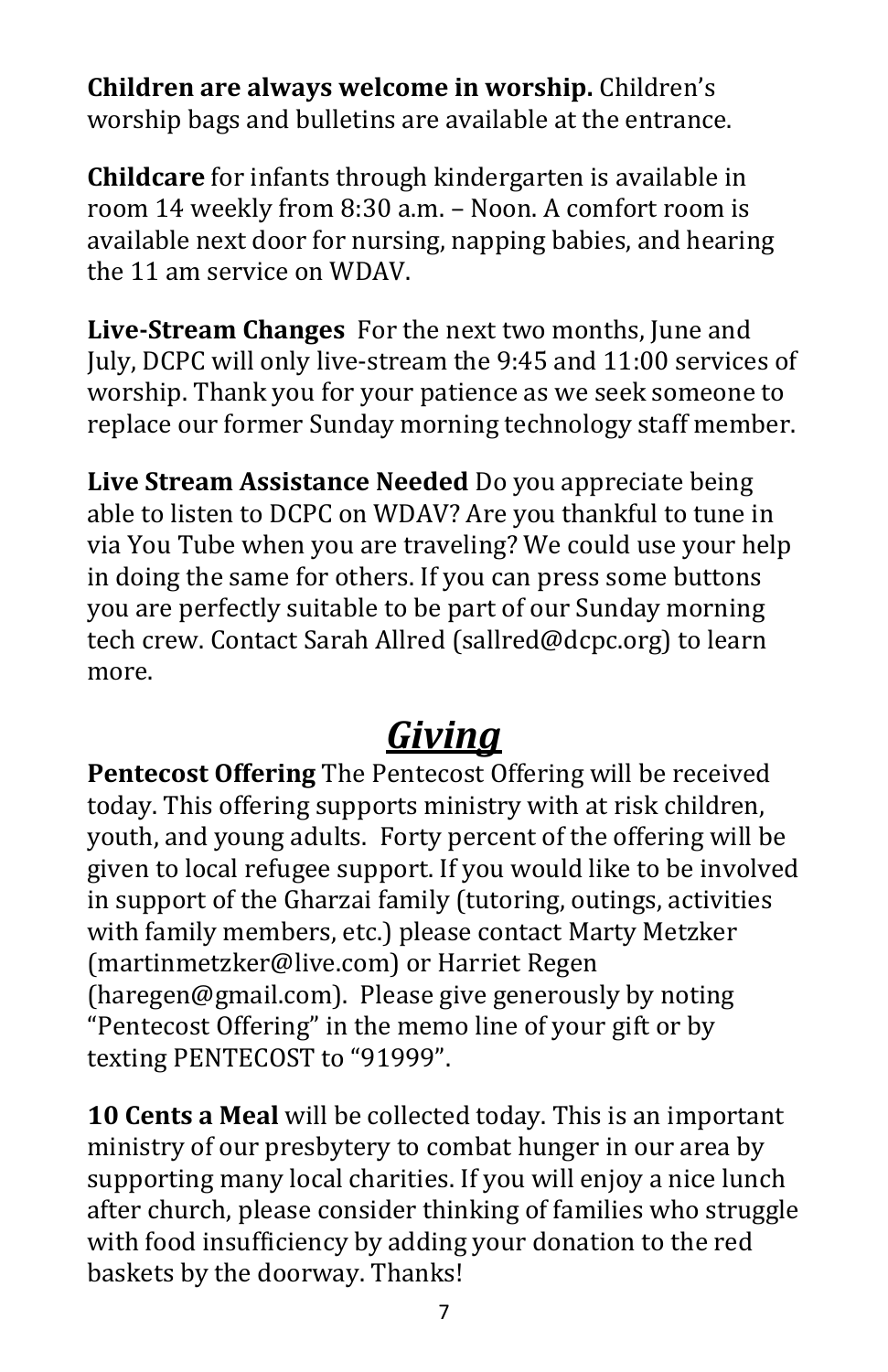**Opening Doors Our capital campaign**, Opening Doors, is approaching an important milestone. This week we will process final pledges and payments and determining the dollar figure that we will be using to finalize our projects and make commitments to our mission partners. Thank you to the over 335 households that have already made a gift and pledge. Your faithful generosity matters and we welcome any final gifts and payments from members who have yet to do so. You can use the QR code at the end of the bulletin or fill out one of the pledge cards in the pew racks and drop it in the offering basket.

## *Loving*

**Good News Hunting** The news is full of things that cause concern. But where is there good news? And where does the Good News intersect the daily news? Join Peter Henry on Monday evenings from 7-8 p.m for a conversation-based summer series. We'll meet on the Gwen Appleyard Patio. Starts June 13.

**SAGES**, our senior adult fellowship group, is making a day trip to the NASCAR Hall of Fame in Charlotte on Thursday, June 16. The trip will include lunch in the museum cafe. Notify the church office to make your reservations. SAGES is open to people 65 and over and we welcome all newcomers.

**DCPC Red Cross Blood Drive** June 6, 2-7 pm in the Congregation House. Go to the QR code to sign up. You can also contact Bill Clark to sign up or with questions. (clarkcrew34@roadrunner.com) .



**Prayers for the Journey** DCPC celebrates with and prays for the following members and friends, who are finishing one step of their journey of life as they complete studies in a variety of settings. Please remember them in your prayers. **College Graduates:**

**Matt Beck** (UNC-School of Medicine), **Emily Beeken**  (University of Pittsburg Law School), **Ben Bragg** (Washington and Lee University), **James Bragg** (Chapman University),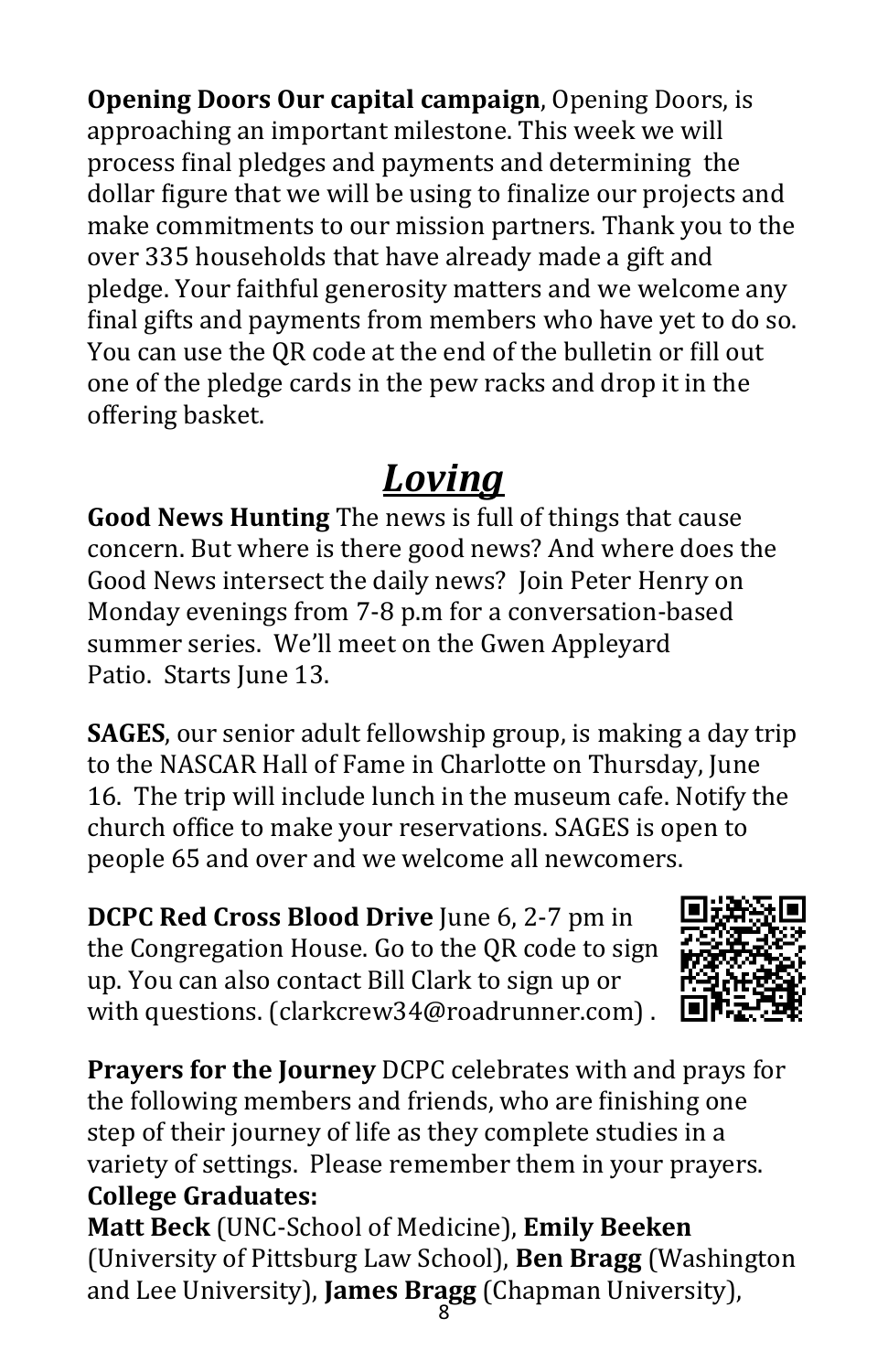**Erin Cooke** (Presbyterian College), **Ella Kiley** (UNC), **Claire Melton** (University of Denver), **Ellen Montgomery** (UNC-School of Pharmacy), **Sarah Piephoff** (UNC), **Morgan Winstead** (Western Carolina University).

**Lucy Shearer** is studying to renew her NC and SC real estate licenses.

## *Learning*

**Preschool and elementary families**, you are invited to a drop in reception on the church playground today, June 5, before or after worship 10:30-12:30. Stop by to pick up a Summer Faith at Home resource packet, meet members of the Children's Ministry Committee, and enjoy some refreshments. Unavailable on June 5? Come pick up resources anytime displayed across from the church office in the information center.

### **All ages are invited to a church event this**

**Summer: G**enerations **I**n **F**aith **T**ogether (GIFT) takes place Sunday-Tuesday evenings July 31- Aug 2. We will enjoy dinner, fellowship, band-led music, scripture presentation, a marketplace of crafts, mission projects, and organized

recreation for the children. Our theme is "Our Daily Bread Café." So, it's sure to fill you: spiritually, physically, and with good company. Dinner prices are exceptional: \$15/adult, \$10/child, and two and under eat free. One price for all three meals. Childcare is available. Register toady on Realm or by calling the church office.

**Adult Sunday School** All Sunday School classes meet Sunday mornings at 9:45 am. If you have any *questions contact John Ryan at jryan@dcpc.org.*

- *The Maloney Class* meets in Room 216.
- *The Pines Class* meets in the Davidson Room on the Pines Campus.

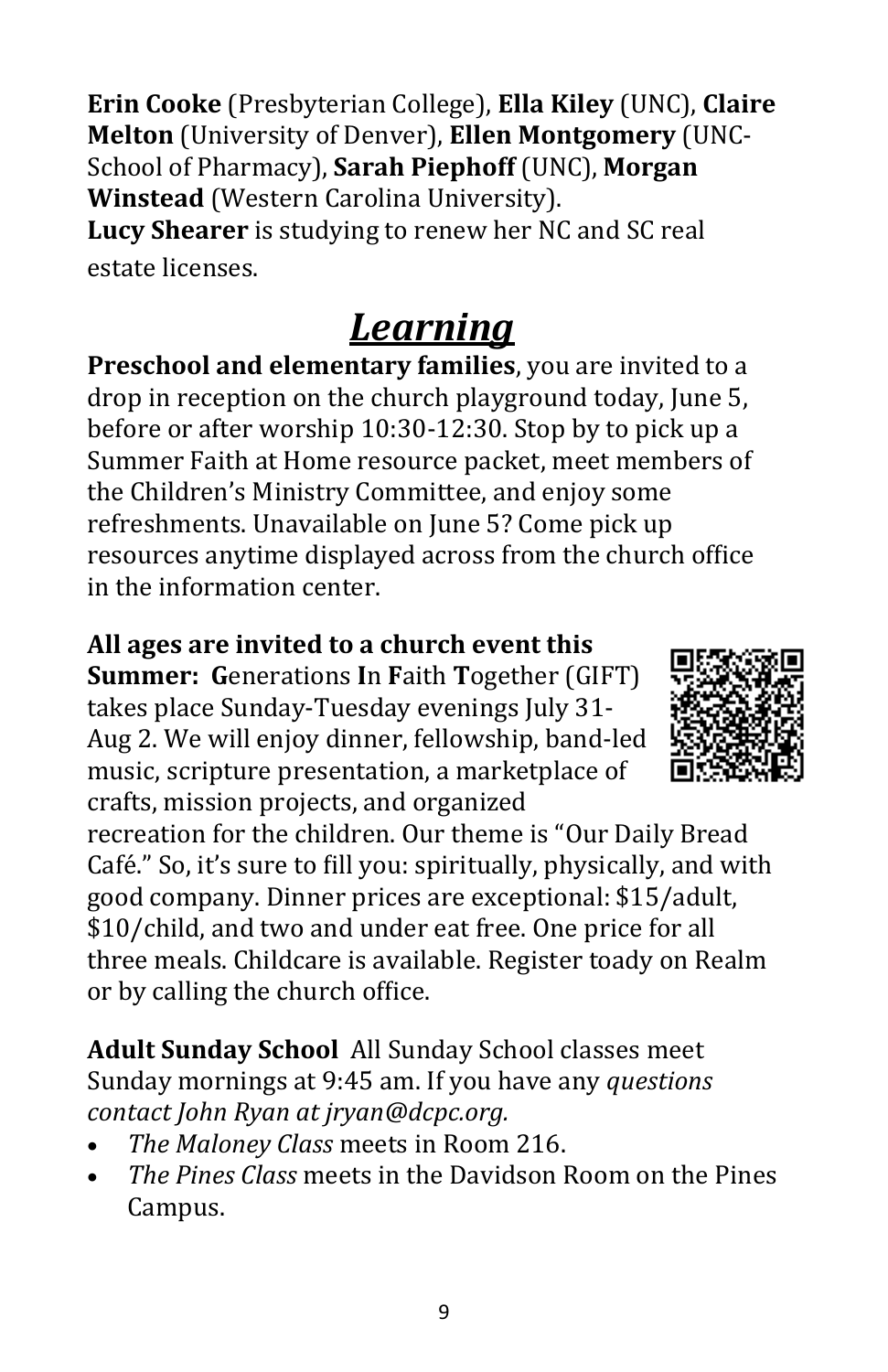**Sing with the NC Baroque Orchestra** The combined choirs of DCPC will with the accompaniment of the NC Baroque Orchestra offer Franz Joseph Haydn's "The Heaven's Are Telling" in worship on June 19 at 11am. If you would like to sing with DCPC's choirs, come to the choir room for rehearsal at 1:30pm on June 12. For more information, contact David Brinson or Sarah Allred.

## *Serving*

**Summer Grocery Bag Ministry** For the ninth summer, DCPC will provide and deliver bags of groceries to families in our community who are hungry and lack easy access to food. This summer the need is greater, and we have the opportunity



to help clients served by two of our mission partners, Angels & Sparrows Community Table and Caterpillar Ministries. We have committed to providing **40 bags of groceries** each week, and we know that DCPC will respond with generosity and enthusiasm! **Go to the QR code to sign up and for more information.** We need grocery buyers, sorters/loaders, and drivers! Thanks in advance for your love and generosity. Contact Catherine Bragg [\(catherinebragg68@gmail.com\)](mailto:catherinebragg68@gmail.com) or Holly Frisbie ([hyfrisbie@gmail.com\)](mailto:hyfrisbie@gmail.com) with any questions.





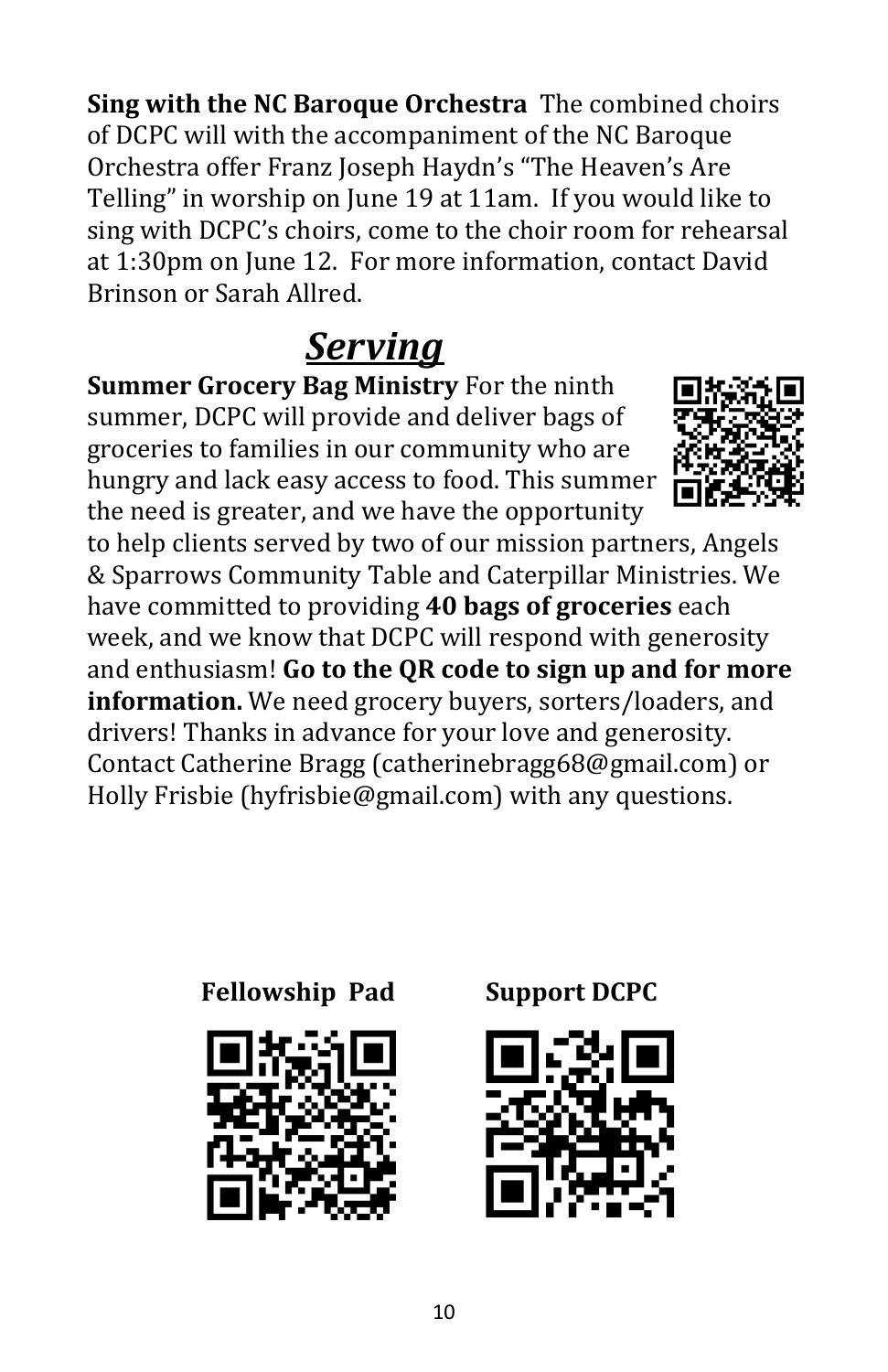

Grab your chair and join the fellowship committee for a night of fun, music and fellowship. Davidson's Concerts on the Green, June 12, 6:00-8:00 pm. Register on Realm or call the church office.

## Go to the QR code to register!